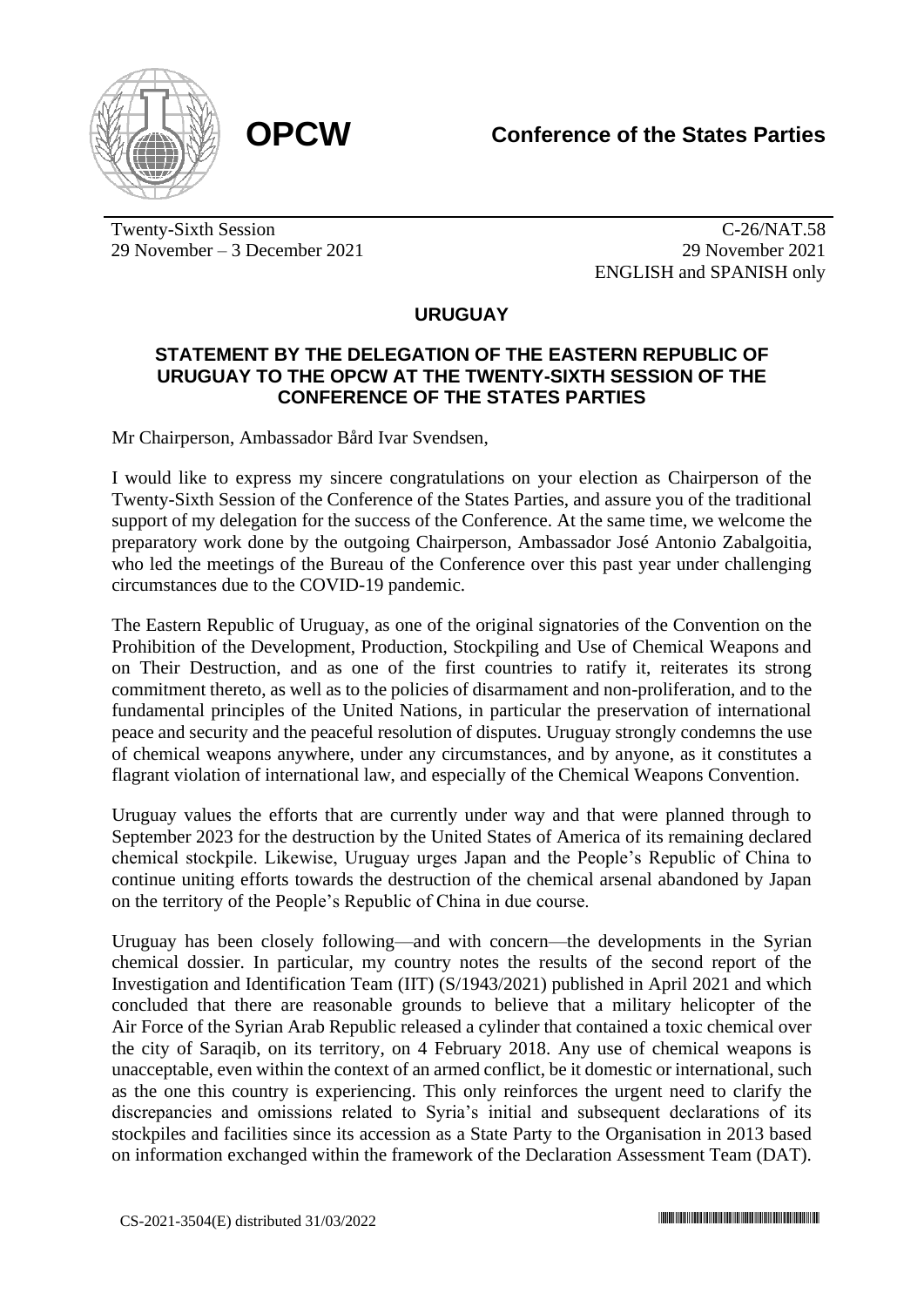C-26/NAT.58 page 2

Uruguay reiterates its support for the professional and impartial work carried out by the Investigation and Identification Team (IIT) in line with its mandate, which was set out in decision C-SS-4/DEC.3 of the Conference of the States Parties, as well as with international standards; Uruguay also supports the work of the Fact-Finding Mission (FFM) in Syria and looks forward to the forthcoming reports on the numerous incidents of the use of chemical weapons that the FFM and the IIT are analysing.

The OPCW's confirmation of the use of chemical weapons makes it even more necessary to guarantee a constructive dialogue between the Organisation's Technical Secretariat and the Syrian Arab Republic, and in particular calls upon the Syrian authorities to facilitate all of the visas necessary to allow the different mechanisms of the Secretariat to enter and work *in situ* so that they may guarantee an adequate assessment of the facts.

Uruguay reiterates the importance of continued support for this multilateral forum and the work of the Technical Secretariat of the OPCW towards achieving all the objectives of the Convention. This includes the matter of international cooperation, which is essential for the proper implementation of the Convention as it is a multidisciplinary effort that involves many governmental, private, and academic actors.

We recognise the vision and financial effort to be able to rely upon, in the future, the Centre for Chemistry and Technology (ChemTech Centre) towards strengthening the institutional scientific and technical capacities of the States Parties, especially those that are developing.

We underscore the importance of cooperation in the field of chemistry under conditions of appropriate security in order to prevent accidents, including the strengthening of the national capacities of laboratories and authorities for the adequate and integrated handling of chemicals, as well as the identification of legal loopholes. We also note that progress is being made in working in a more synergetic manner with other international organisations, not only in disarmament and non-proliferation, but also with those associated with sustainable development, such as the World Customs Organization (WCO), the World Health Organization (WHO), the International Labour Organization (ILO), and the United Nations Environment Programme (UNEP). In particular, this concerns agreements on chemicals with provisions on international transfers (such as the Basel, Rotterdam, and Stockholm Conventions, and the Minamata Convention), as well as the Strategic Approach to International Chemicals Management (SAICM), which promotes the sustainable use of chemical products.

In this regard, in 2021 Uruguay co-sponsored with the International Union of Pure and Applied Chemistry (IUPAC) an online course for the Latin American and Caribbean region on security training, and also shared with the Technical Secretariat its guide for the correct implementation of the Convention for the chemical industry.

Uruguay offers its congratulations on the recent inclusion, for the first time, of a laboratory located in a State Party from the Group of Latin America and the Caribbean as an OPCW designated laboratory: the Institute of Chemistry, Biology, Radiology, and Nuclear Defense (CTEx-IDQBRN) of the Federative Republic of Brazil.

In line with its firm commitment to the Convention, Uruguay has decided to co-sponsor the draft decision entitled "Understanding Regarding the Aerosolised Use of Central Nervous System-Acting Chemicals for Law Enforcement Purposes", bearing in mind that the conclusions of the Scientific Advisory Board (SAB) have been eloquent and determined that these chemicals cannot be used as riot control agents due to their low safety margin when being